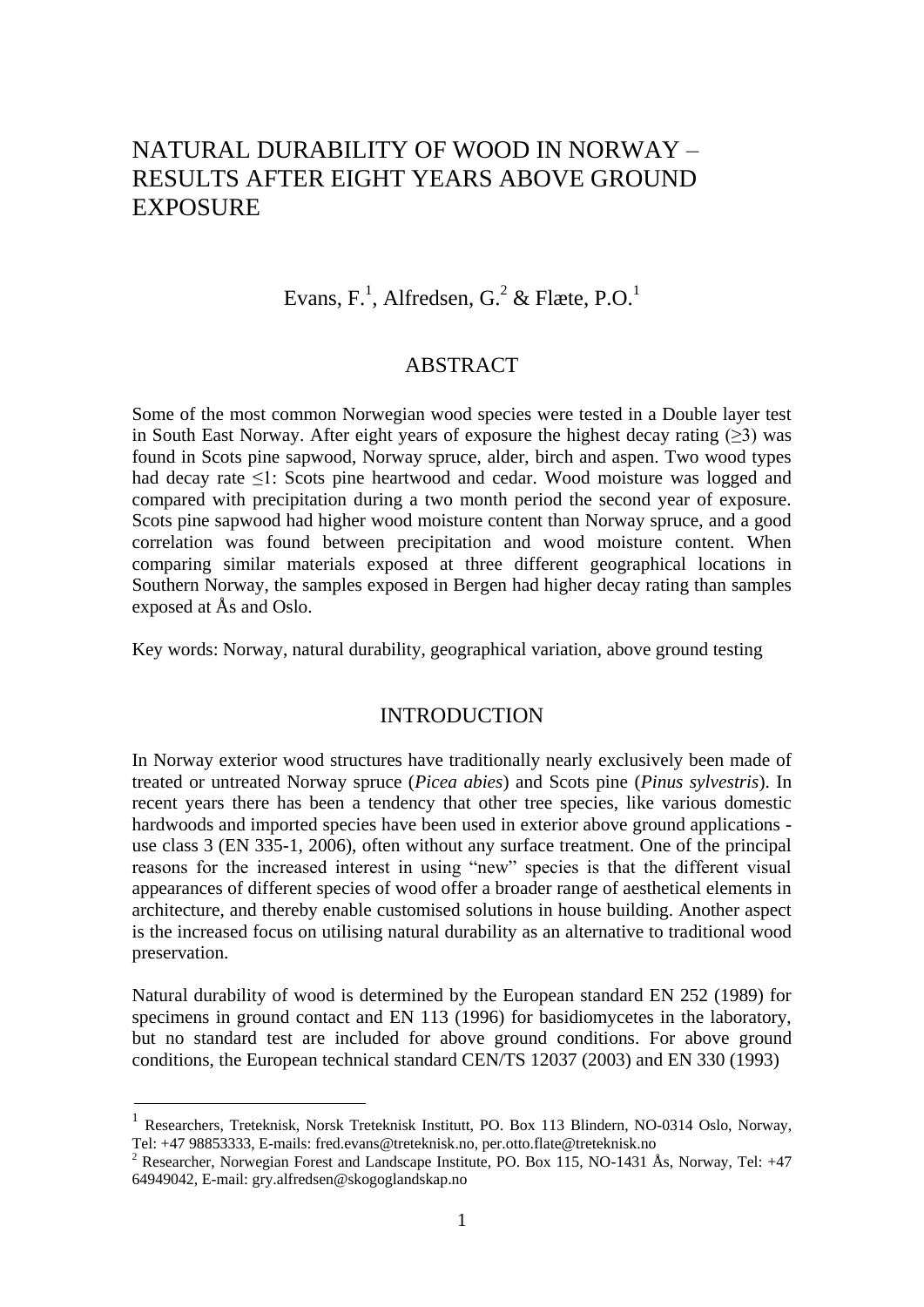are used to determine the durability of treated wood. In addition, a range of nonstandard tests are used, among them are the Double layer test (Rapp and Augusta 2004). An overview of testing and evaluation of natural durability of wood in above ground conditions in Europe is published by Råberg et al. (2005). Among their conclusions are that the most important factors for fungal establishment on the surface and within wood are the moisture content, the surrounding temperature, and the relative humidity.

The aim of this paper was to evaluate the natural durability of Norwegian wood species in above ground exposure.

### MATERIAL AND METHODS

### **Wood material**

The wood species used in this project are the most common Norwegian wood species able to give sufficient dimensions for sawn wood. In addition two imported reference species were included: Siberian larch and Spanish cedar. All wood materials are listed in Table 1, 20 test specimens were used for each wood species.

| <b>Abbreviation</b> | Latin name                      | <b>Common name</b>                              |
|---------------------|---------------------------------|-------------------------------------------------|
|                     | <b>Hardwoods</b>                |                                                 |
| Alder               | Alnus glutinosa/Alnus incana    | Alder/ Grey alder                               |
| <b>Birch</b>        | Betula pendula/Betula pubescens | Silver birch/Downy birch                        |
| Aspen               | Populus tremula                 | Aspen                                           |
| Oak                 | Quercus petraea/Quercus robur   | Sessile oak/Pedunculate oak                     |
|                     | <b>Softwoods</b>                |                                                 |
| Spruce              | Picea abies                     | Norway spruce                                   |
| Pine s              | Scots pine sapwood              |                                                 |
| Pine h              | Pinus sylvestris                | Scots pine heartwood                            |
| Pine h-n            | Pinus sylvestris                | Scots pine heartwood (narrow annual year rings) |
| Sitka               | Picea sitchensis                | Sitka spruce                                    |
|                     | <b>Imported species</b>         |                                                 |
| Cedar               | Cedrela spp.                    | Spanish cedar                                   |
| Larch               | Larix sibirica                  | Siberian larch                                  |

**Table 1.** Wood species used in the project: abbreviation, Latin name and common name.

#### **Test methods**

The Double layer test (Rapp and Augusta 2004) was used for above ground exposure. The samples rested on inert aluminium frames. The test site was the roof of the Norwegian Institute of Wood Technology's 8 floor building at Blindern, Oslo. The test started in 2002 and has been evaluated annually (with the exception of 2006). For the comparison between test sites, evaluation data after six years were compared with six year double layer data from field tests established in Ås and Bergen in 2004 (Flæte et al. 2008, 2011). The samples in Ås and Bergen are from the same batch of materials. Decay was evaluated according to the rating system of EN 252 ( $0 =$  no decay,  $4 =$ failure). Wood moisture content was logged in a two month period the second year of exposure in three Scots pine sapwood and three Norway spruce specimens.

### RESULTS AND DISCUSSION

In Fi.1 mean decay ratings after eight years is presented. Within this period none of the wood species reached failure (rating 4) for all test specimens. A mean decay rate of  $\geq$ 3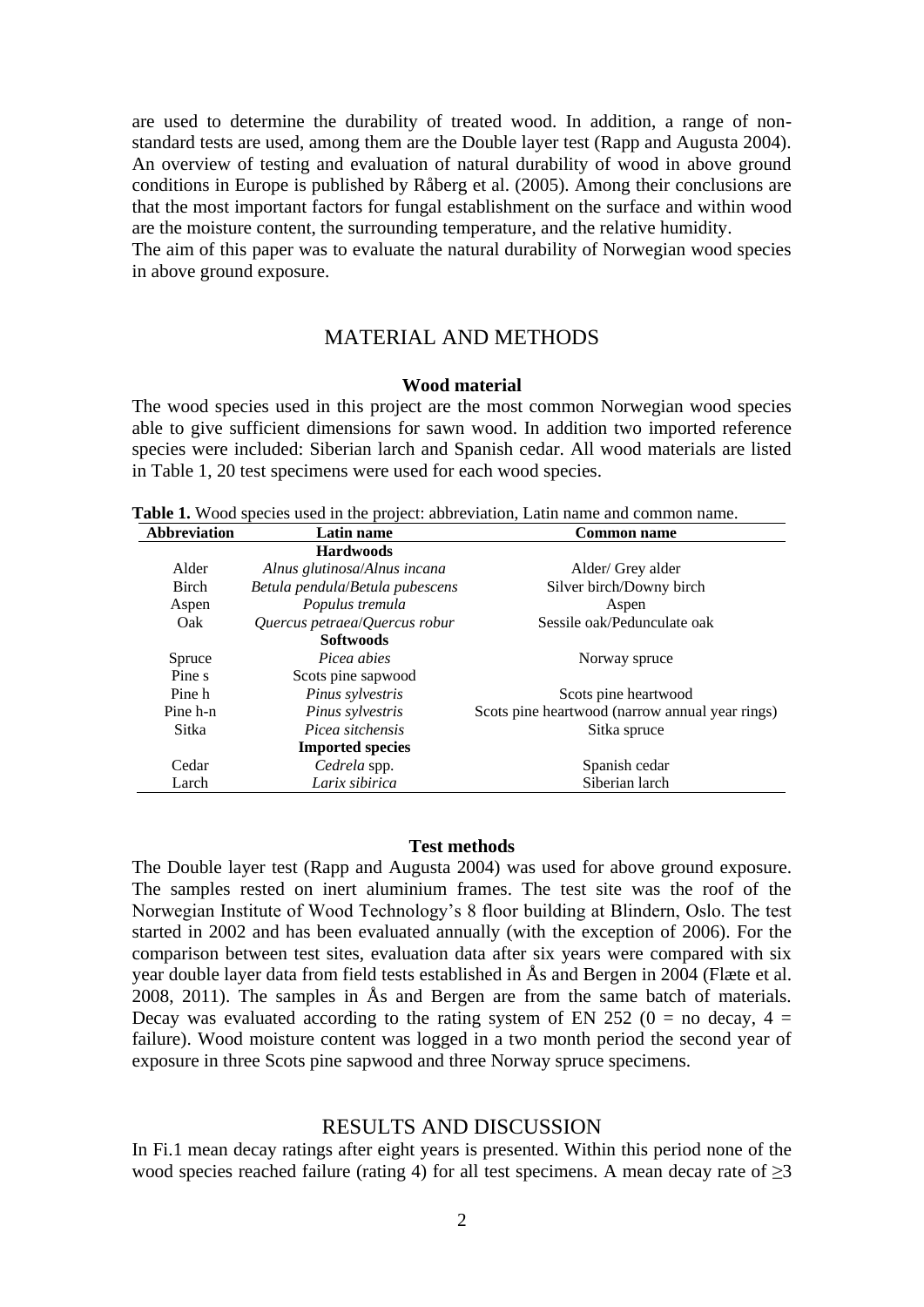after eight years was found in Scots pine sapwood, Norway spruce, alder, birch and aspen. Two wood materials had ≤1 decay rate: Scots pine heartwood and cedar. The remaining species/wood types had a rating between 1 and 2.



**Fig. 1.** Mean decay ratings  $(0 = no$  decay,  $4 = failure$ ) after eight years of exposure above ground (Double layer test) at Blindern, Oslo. Variation is given as standard deviation.



**Fig. 2.** Wood moisture measurements in (a) Norway spruce and (b) Scots pine specimens (yellow, pink and blue) comapred with precipitation (light blue) measurements.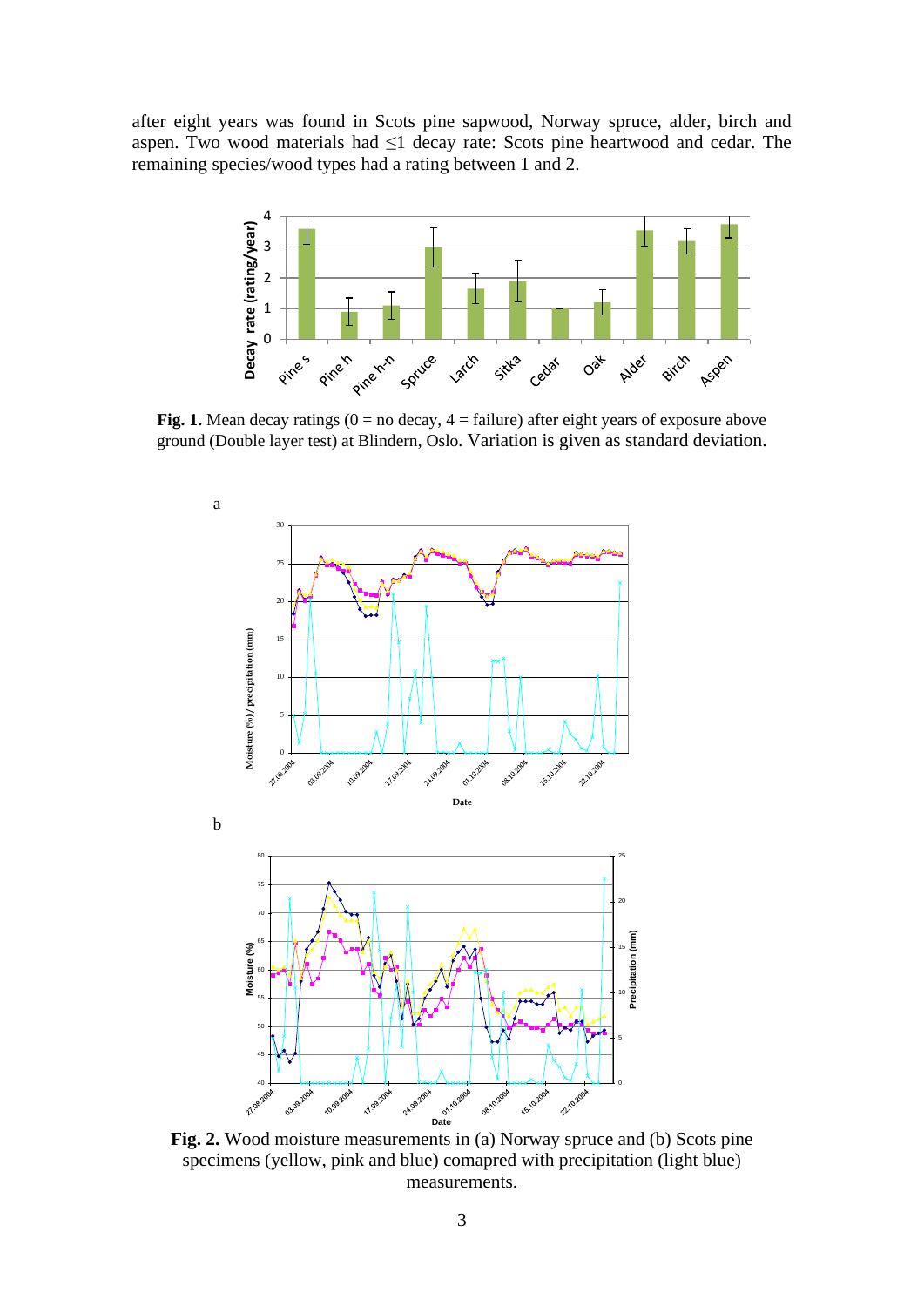In Fig. 2 wood moisture content and precipitation in a two month period the second year of exposure is presented. The wood moisture content correlates well with the precipitation, this includes a slight time lag. Norway spruce showed much lower wood moisture content then Scots pine sapwood.

In Fig. 3 mean decay rate (rating/year) from all eight years is presented. During the exposure period there have been no huge shifts in durability ranking between species. Scots pine sapwood has throughout the test period the highest decay. No significant differences was found between the two types of Scots pine heartwood. One should be careful to interpret too much from ratings below 2. Field evaluations are rather subjective and climate and moisture conditions might influence the evaluation results, one obvious example is the birch results after six years. In this study we have done independent evaluation, not looking at previous year's results during evaluation.

In Fig. 4 the decay rating after six years in Oslo is compared with similar materials exposed at Ås and Bergen. Oslo and Ås are located in the same region in Eastern Norway with similar climatic conditions, while Bergen is located in the humid coastal region in Western Norway. Generally, Bergen has the highest decay rating. Between Ås and Oslo there is no obvious trend, it varies between species. Norway spruce had surprisingly similar rating between the test sites. It has to be noted that the test sites in Bergen and Ås is exposed above soil, while the test setup in Oslo is located on a roof. This might cause some of the variation between Oslo and Ås.

Still knowledge is lacking, both in Norway and in general, about species diversity, colonisation and succession patterns in different wooden materials used outdoors. Identifying fungi with traditional methods, like agar plate isolation, is time consuming and not very accurate. Molecular methods, e.g. PCR and sequencing, is an objective approach for species identification, and it does not require mycological skills (Råberg et al. 2005).



**Fig. 3**. Mean decay rate (rating/year) for (a) softwoods and (b) hardwoods.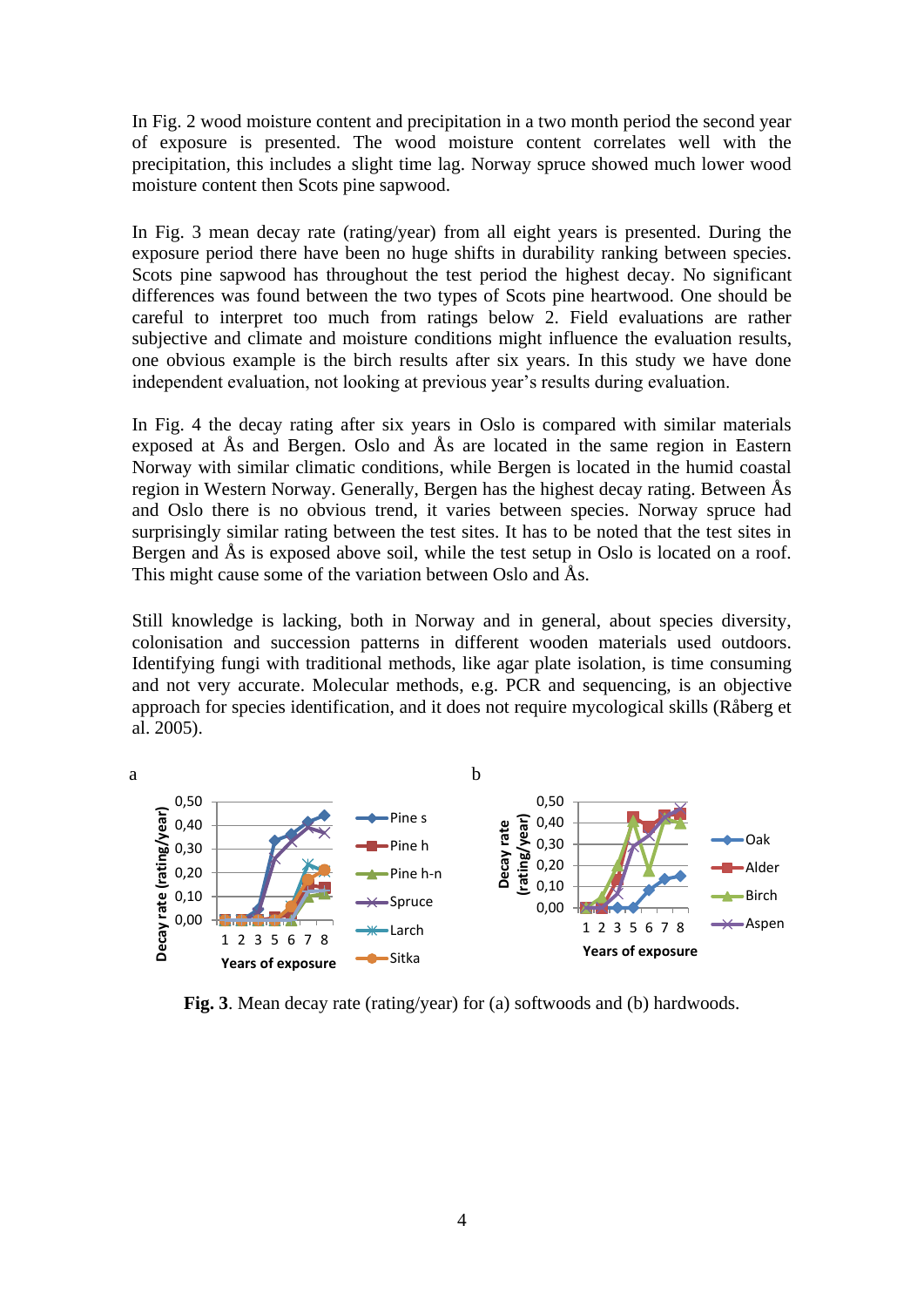

**Fig. 4**. Mean decay rating after six years of exposure in Double layer test showing geographical variation between three different localities in Norway: Bergen, Oslo and Ås. Softwoods are illustrated in (a), hardwoods in (b). Variation is given as standard deviation.

To improve our knowledge about wood protection and to utilize wooden materials in an optimal way we need to improve our utilization and evaluation of field trials. Logging temperature and moisture will provide important information about how climate affects the service life of outdoor wooden constructions. Evaluation should also be taken one step further, not only using the traditional decay rating system. Råberg et al. (2005) concluded that strength tests are the most sensitive for decay detection, but neither strength tests nor identification of fungi responsible for the decay are included in the standards of above ground durability in field tests.

b